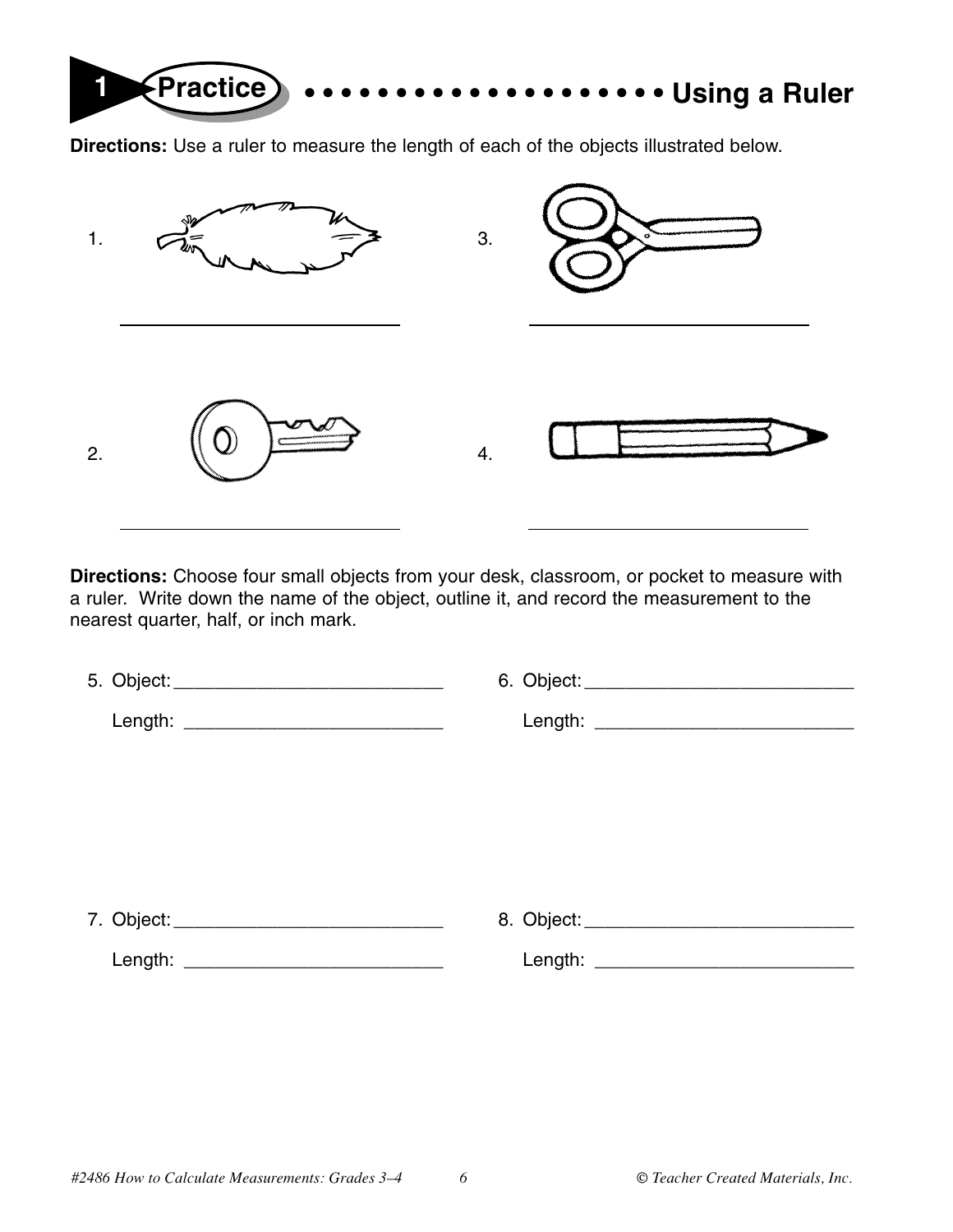## **1 Practice • • • • Using a Yardstick and a Meter Stick**

A yardstick is exactly 3 feet, or 36 inches, long.